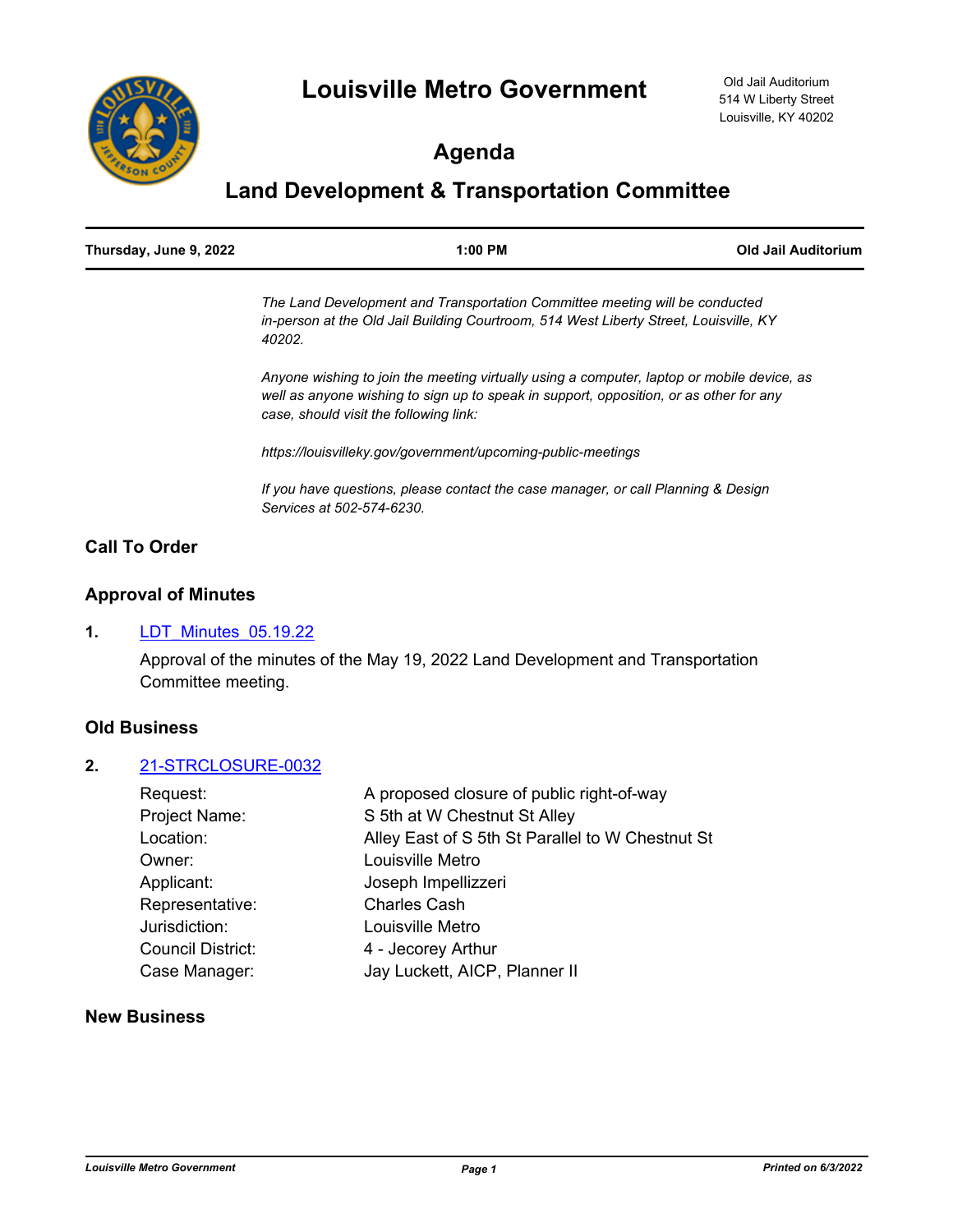#### **3.** [22-MSUB-0006](http://louisville.legistar.com/gateway.aspx?m=l&id=/matter.aspx?key=60527)

Jurisdiction: Louisville Metro

#### **4.** [21-ZONE-0095](http://louisville.legistar.com/gateway.aspx?m=l&id=/matter.aspx?key=60524)

Jurisdiction: Louisville Metro

#### **5.** [22-ZONE-0018](http://louisville.legistar.com/gateway.aspx?m=l&id=/matter.aspx?key=60514)

Jurisdiction: Louisville Metro

Request: Major Preliminary Subdivision with associated Waiver Project Name: 13715 Reamers Road Subdivision Location: 13715 Reamers Road Owner: Momman Lee & Speck Sha McCay Applicant: Pantheon Homes Representative: Sabak Wilson & Lingo Inc. Council District: 19 - Anthony Piagentini Case Manager: Dante St. Germain, AICP, Planner II

Request: Change in zoning from RR to C-2 with detailed district development plan in Floyds Fork Review Overlay and variance and waivers Project Name: 2nds in Building Materials Location: 2612 S. English Station Road Owner: 2nds in Building Materials Applicant: 2nds in Building Materials Representative: Bardenwerper, Talbott, & Roberts, PLLC Council District: 20 - Stuart Benson Case Manager: Joel Dock, AICP, Planning Coordinator

Request: Change in Zoning from R-4 and C-1 to PEC with a District Development Plan with Binding Elements and Waivers Project Name: UAW Chamberlain Ln Location: 2702 Chamberlain Ln, 3120 and 3200 Collins Ln Owner: Local Union 862 United Auto Workers Applicant: Local Union 862 United Auto Workers Representative: Bowman/BTM Engineering Council District: 17 - Markus Winkler Case Manager: Jay Luckett, AICP, Planner II